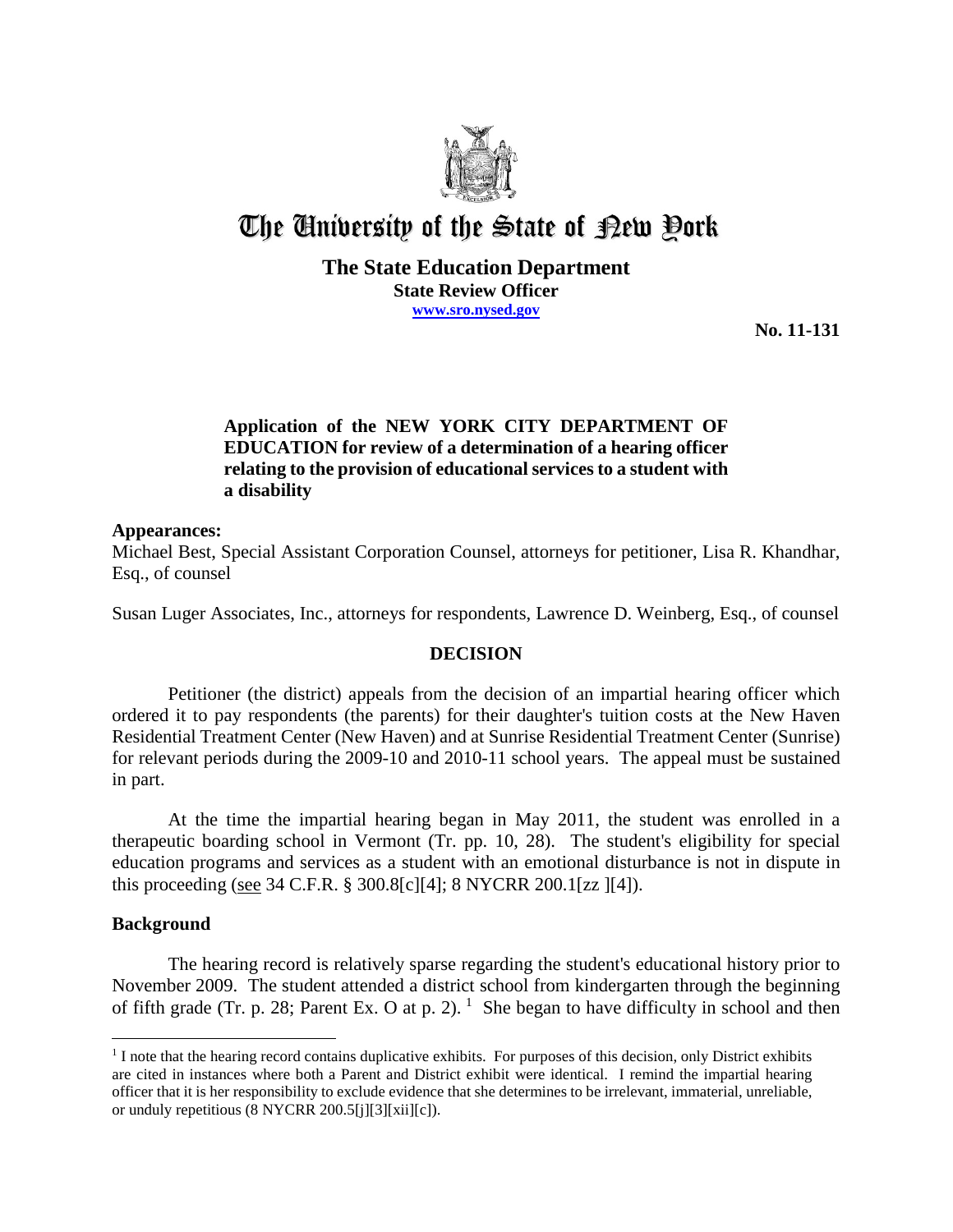transferred to a private parochial school outside of the district for the balance of fifth grade (Tr. pp. 28-29; Parent Ex. O at p. 2). The student continued at that private parochial school through the end of seventh grade and returned to her previous district school at the beginning of her eighth grade school year (2007-08) (Tr. p. 29; Dist. Ex. O at p. 2). At the beginning of the student's ninth grade year in September 2008, the student enrolled in a different private parochial high school outside of the district and completed the 2008-2009 school year there (Tr. pp. 29-30; Dist. Ex. O at p. 2).

In tenth grade (2009-10), the student continued at the private parochial high school but began to have emotional and psychological difficulties shortly after the school year began and began to see a therapist and psychiatrist, who prescribed medication for depression and anxiety (Tr. pp. 30, 34-35). The student then transferred to a district high school in October 2009, and remained at that school until November 2009, when because of her emotional and psychological condition and at the recommendation of her therapist and psychiatrist, she enrolled in a hospitalbased day program located outside of the district (Tr. pp. 34, 35-36, 41; see Parent Ex. D at p. 3). According to the student's mother, in November 2009 the student was admitted to a hospital due to suicidal ideation and remained there for several days (Tr. p. 36). The student thereafter returned to the hospital-based day program in December 2009 and was discharged from that program on December 23, 2009 due to violating the program rules (Tr. pp. 36-37). The student was hospitalized again on January 3, 2010, on an emergency basis because of her psychological condition (Tr. pp. 38-40, 75; Parent Ex. D at p. 2). The student was discharged and admitted to an inpatient treatment program on January 6, 2010, and after noting her receipt of a diagnosis of, among other things, a bipolar disorder she remained in that inpatient treatment facility until January 21, 2010 (Tr. pp. 76, 78; Parent Ex. D at pp. 2, 7, 9, 11). On January 25, 2010, the student began an outpatient program affiliated with the same facility and remained in that program until February 18, 2010 (Parent D at pp. 18, 20; see Parent Ex. C at p. 37).

The student was admitted to a hospital-based therapeutic school program on February 22, 2010, after an intake evaluation was conducted earlier that month (Parent Ex. C at pp. 22, 37, 113, 114, 115). According to the parents and the student's initial history prepared by the hospital-based therapeutic school program, the student came to the program by way of recommendation from one or more staff at the district's high school that the student had attended in fall 2009 (Tr. pp. 82-83; Parent Ex. D at p. 48). According to the parents, district teachers staffed the educational component of the hospital-based program (Tr. pp. 79, 81-82). A discharge summary from the hospital-based therapeutic school program indicated that between the time of the student's entry into that program and mid-April 2010, the student's psychological condition required a number of emergency room visits and the parents "had difficulty maintaining an appropriate level of structure to keep [the student] safe" (Parent Ex. C at p. 112). Additionally, the student was reported to be "non-compliant with treatment" and she exhibited "behavioral problems," but remained "clean and sober" while at the program (id.). The treatment facility concluded that the student "required [a] higher level of care" for psychiatric treatment and recommended that the student enroll in a residential treatment program (id.; see Tr. p. 80). In a letter dated April 22, 2010, the hospitalbased therapeutic school program confirmed that it was officially closing the student's case as of that date; that the student's clinical treatment and education had been transferred to New Haven; that the student would attend an intake appointment on April 15, 2010 at New Haven; and that she would continue to receive clinical and academic services at New Haven (Parent Ex. C at p. 112).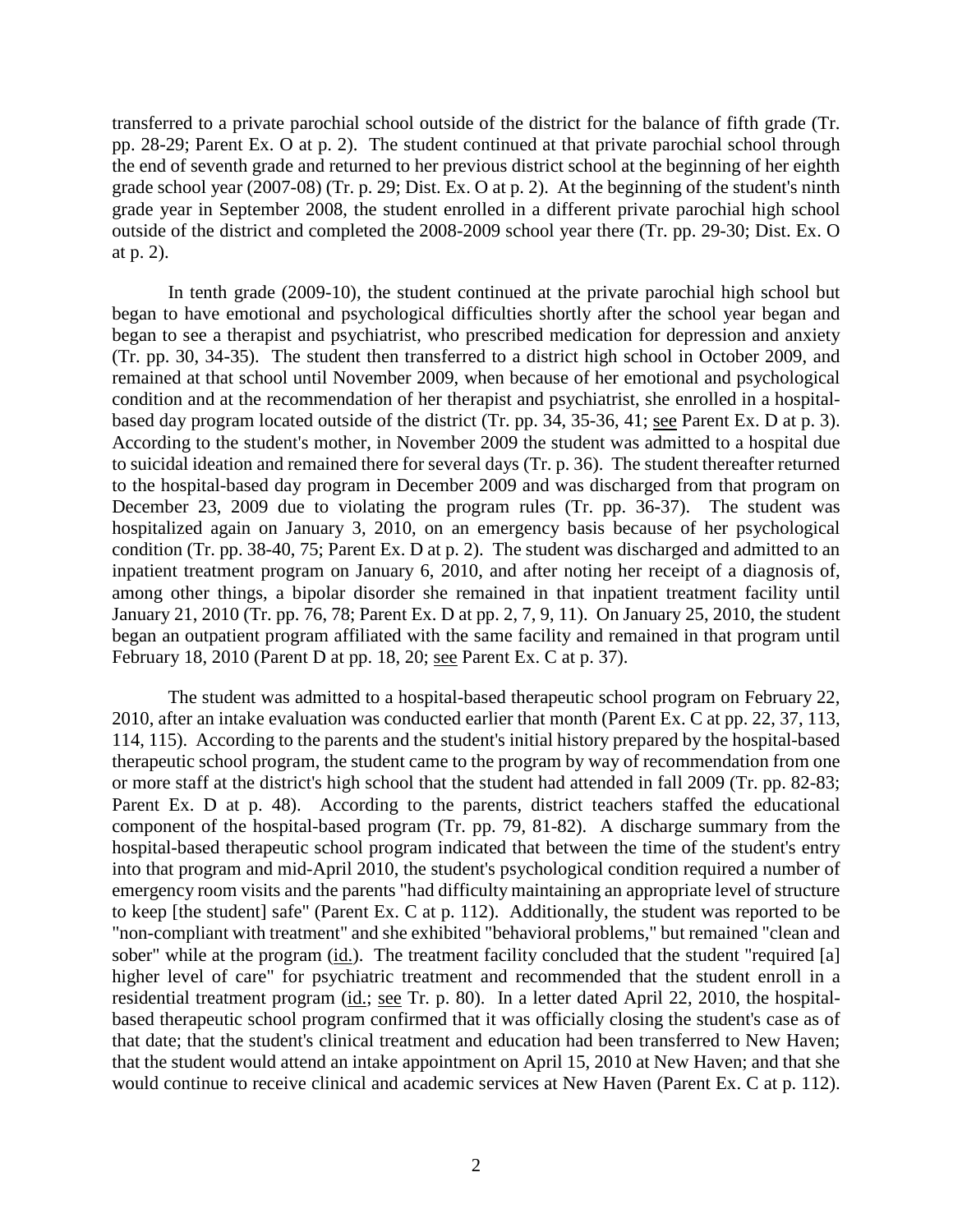At the time of the student's discharge, treatment records indicated that the student had been offered a number of diagnoses, including a mood disorder (id.).

The student began attending New Haven, which is located in Utah, on April 15, 2010 (Tr. pp. 84, 119; Parent Exs. U; V; W). A psychological evaluation completed at New Haven dated May 17, 2010, offered the student diagnoses of, among other conditions, an oppositional defiant disorder (ODD) and a major depressive disorder—recurrent, mild, in partial remission (Parent Ex. E at p. 7). The evaluation concluded, among other things, that residential treatment for the student was "warranted and essential in order for [the student] to address the concerns affecting her ability to function emotionally and academically" and that the student's conduct relating to her psychological condition should be carefully monitored (id. at p. 8).

Sometime in April or May 2010, the parents requested that the CSE evaluate the student to determine her eligibility for special education programs and related services (Tr. pp. 93, 117, 119).<sup>2</sup> A district bilingual school social worker interviewed the student's father and prepared a social history dated June 22, 2010 (Parent Ex. O; see Tr. p. 239). Also on June 22, 2010, the parents provided the district with written consent to evaluate the student (Dist. Ex. 3; see Tr. p. 239). The parties do not dispute that because of her emotional and psychological condition, the student was not able to appear at evaluations scheduled by the district for June 21, 2010, August 2, 2010, and August 20, 2010 at an evaluation site within the district (Pet. ¶ 61; Answer ¶¶ 21, 23, 24, 61; <u>see</u> Tr. pp. 95-98, 121-22, 172; Parent Ex. W at p. 2; <u>see also</u> Dist. Exs. 4; 5; 6; 7).

The student traveled to the district to be evaluated on September 21, 2010 (Tr. pp. 121-22, 245). At that time, a district psychiatrist and a school psychologist, respectively, conducted a psychiatric and a psychoeducational evaluation of the student (Parent Exs. Q; R; see Tr. pp. 247- 48). The evaluations indicated that the school psychologist and the psychiatrist reviewed other information in the committee on special education (CSE) file with respect to the student (Parent Exs. Q at p. 2; R at pp. 1-2). The school psychologist reported that the district's evaluating psychiatrist and the student's psychiatrist at New Haven had both offered the student diagnoses of, among other things, a major mood disorder and a post-traumatic stress disorder (Parent Ex. R at p. 1; see Parent Exs. Q at p. 4; V). Upon evaluation, the district's psychiatrist found the student to be "still fragile due to her multiple diagnoses" (Parent Ex. Q at p. 4).

The CSE met on October 4, 2010 to develop the student's initial individualized education program (IEP) (Dist. Ex. 2). The October 2010 CSE determined that the student was eligible for special education programs and related services as a student with an emotional disturbance (id. at p. 1).<sup>3</sup> According to the minutes of the October 2010 CSE meeting, among other things, relevant materials relating to the student were reviewed by the CSE and the results of testing were explained to the parents (Parent Ex. T). The resultant October 2010 IEP included information relative to the

 $\overline{a}$ 

<sup>&</sup>lt;sup>2</sup> The student's father initially reported that the request for an evaluation was made in "[l]ate April, early May" 2010 (Tr. p. 93). On cross examination, the student's father reported that he believed that the date of the written request for an evaluation was "in May some time," and later indicated that the request for an evaluation was about one month after the student had been placed at New Haven in April 2010 (Tr. pp. 117, 119). The parents' request for an evaluation is not part of the hearing record.

<sup>&</sup>lt;sup>3</sup> The record reflects that the October 2010 CSE also completed an "emotional disability justification form" with respect to the student's classification as a student with a disability (see Parent Ex. S at p. 18).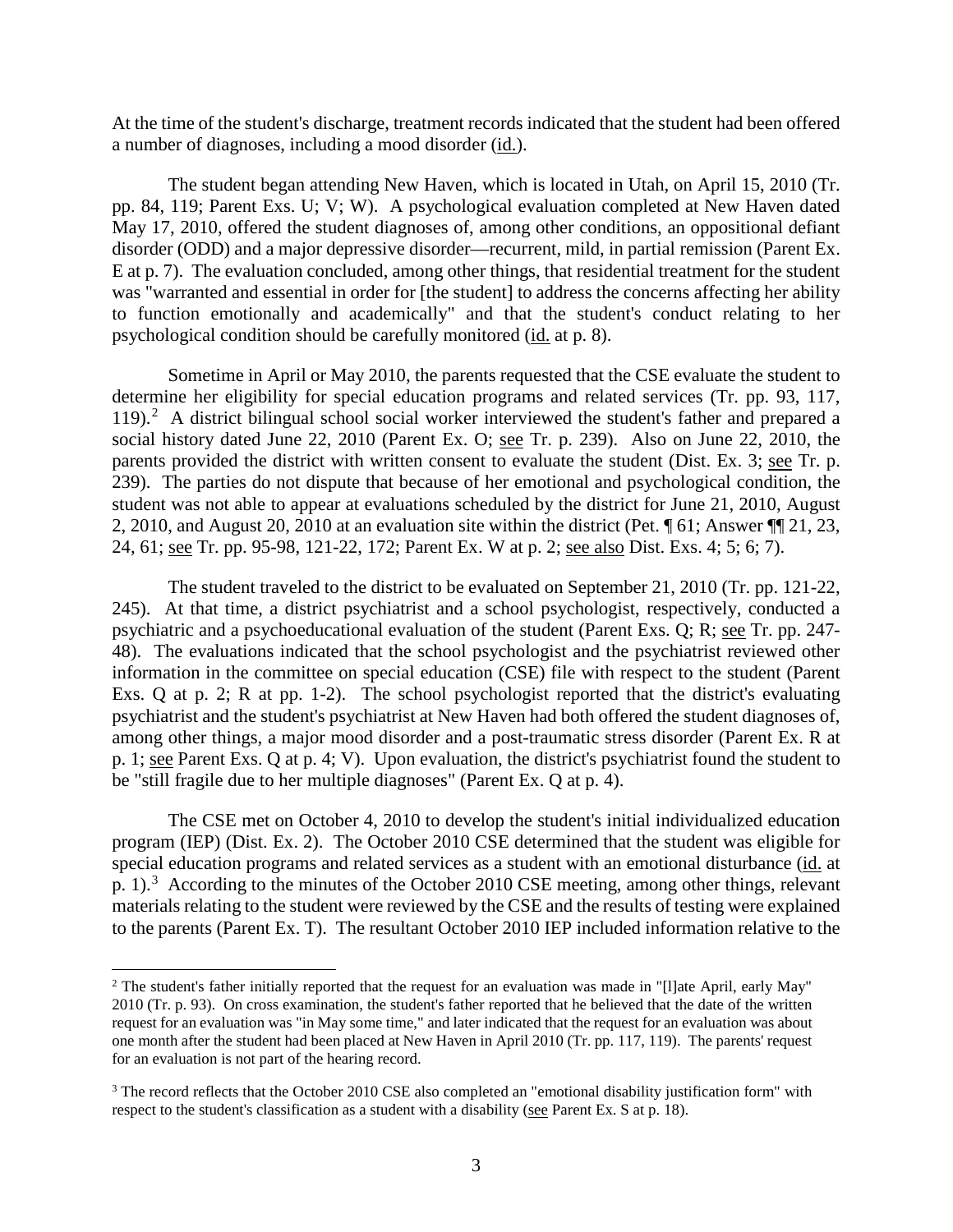student's present levels of academic performance and learning characteristics, social and emotional performance, and the student's health and physical development (Dist. Ex. 2 at pp. 3-4, 5-6, 7).<sup>4</sup> With respect to the student's social and emotional performance, the October 2010 IEP noted that her behavior seriously interfered with instruction, that the student's program should include counseling, and that a behavioral intervention plan (BIP) had been developed (id. at pp. 5-6, 17). The October 2010 IEP indicated that the student "require[d] a[n] emotionally supportive classroom environment with a therapeutic orientation to address her psychiatric vulnerabilities" and that the student also required "24-hour supervision" (id. at p. 5).

The October 2010 CSE minutes indicated that the student's annual goals were reviewed (Parent Ex. T). The resultant IEP included annual goals with respect to the student's anxiety; the utilization of appropriate coping strategies and self-advocacy skills; math concepts; specified writing skills; and the identification and analyzing of similar themes across literary works, during discussions, or in written work (Dist. Ex. 2 at pp. 8-11).<sup>5</sup> The October 2010 IEP also included a transition plan for the student that identified long-term adult outcomes and transitional services with respect to the student's instructional activities, community integration, post high school activities, and independent living (id. at pp. 15-16).

The October 2010 CSE determined that a residential placement was appropriate for the student and referred the student's placement to the district's "central based support team" (CBST) to identify a particular State-approved nonpublic school that would be "a good match" for the student (Dist. Ex. 2 at pp. 1, 13; see Tr. pp. 100-101, 235-36, 248-49). The resultant October 2010 IEP indicated that the recommendation for a residential placement was made after a consideration of less restrictive alternatives, including a day treatment program, and was appropriate "due to her emotional reactivity and history of self-destructive behavior" (Dist. Ex. 2 at p. 13). Consistent with the student's needs, the IEP further indicated that the student required an "emotionally supportive classroom environment and 24-hour [per] day supervision with a therapeutic orientation to address psychiatric vulnerabilities and to help her maintain social-emotional gains" (id.). The resultant October 2010 IEP recommended that the student to receive a 12-month educational program and individual and group counseling as related services (id. at pp. 1, 14). The IEP also recommended that the student be placed on home instruction pending placement by CBST (id. at p. 1.).

On October 6, 2010, a case manager from the district's CBST received the student's referral package for a residential placement from the CSE (Tr. pp. 270, 272).<sup>6</sup> The CBST case manager contacted the parents by letter dated October 8, 2010, as well as by telephone regarding the

 $\overline{a}$ 

<sup>4</sup> I note that the October 2010 IEP reflected information included in teacher reports and a related service provider report from New Haven, as well as information from the student's score report form on the Woodcock-Johnson III Tests of Achievement (WJ-III ACH), which was administered to the student in July 2010 at New Haven (see Dist. Ex. 2 at pp. 3-4; Parent Exs. H; P at pp. 1-5; R at p. 1; S at pp. 3, 5).

<sup>&</sup>lt;sup>5</sup> I note that relevant annual goals in the October 2010 IEP reflected goal-related information included in the teacher reports and related services provider report from New Haven (see Parent Exs. P at p. 6; S at pp. 8-11).

<sup>6</sup> The hearing record reflects that the referral package would have included "all the documents" that the CSE had used as part of their review including the student's social history, the psychological and educational evaluation, the psychiatric evaluation, private assessments, and information that the parents had provided to the CSE (Tr. pp. 235-36, 249, 271).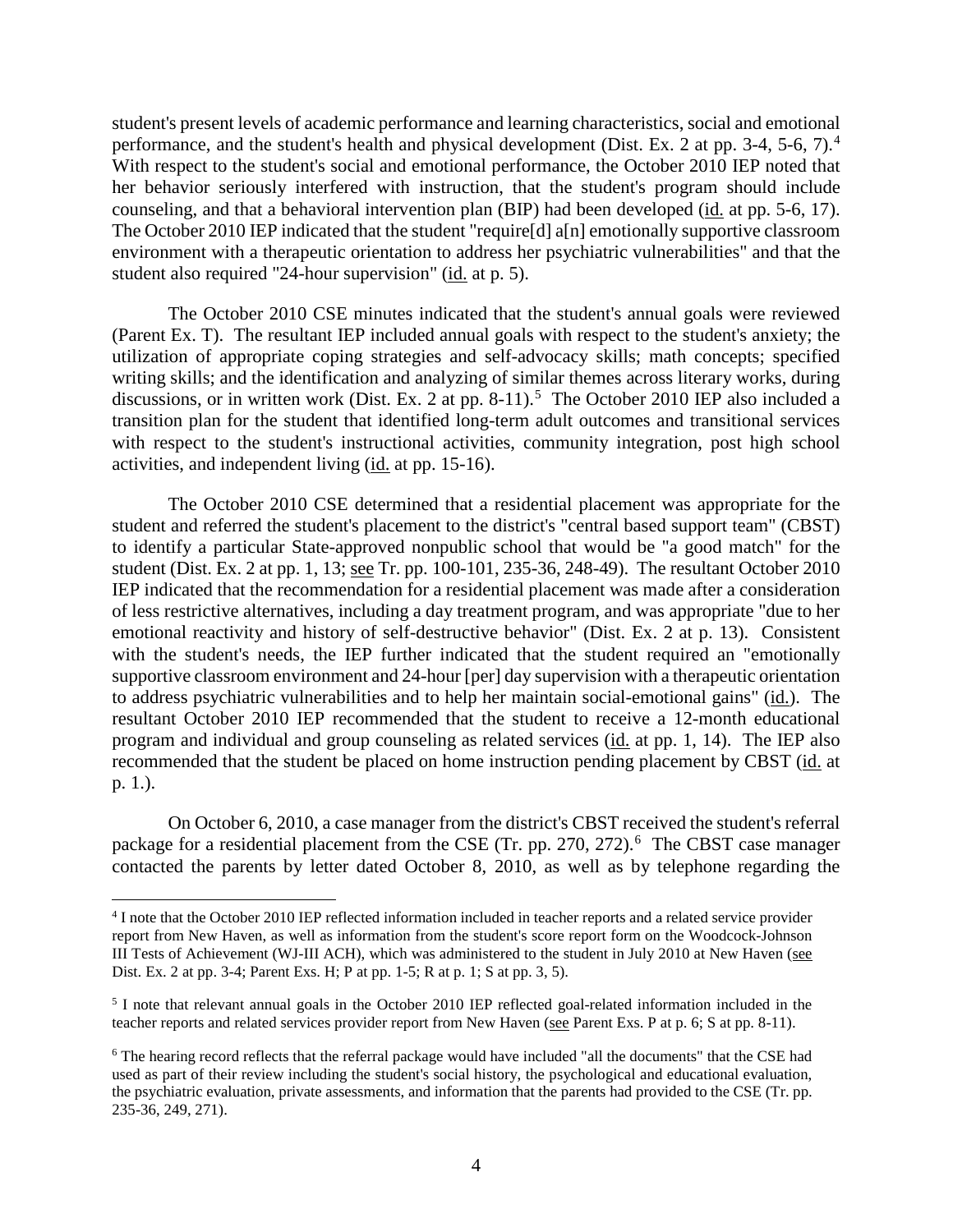student's referral to the CBST and her assignment to that process (Tr. pp. 101-102, 273-74). The CBST case manager reported that she sent the student's referral package to 19 State-approved nonpublic schools that the case manager thought would be "most appropriate" for the student by virtue of the student's age, disability classification, cognitive ability, the educational evaluations, and least restrictive environment (LRE) considerations; all but two of which were located in New York State (Tr. pp. 274-75). Fifteen of the 19 schools subsequently advised the CBST case manager that, for a variety of reasons, they would not be able to accept the student (Tr. pp. 276- 77; see Parent Ex. KK).

As a result of financial considerations, the parents requested that the student be discharged from New Haven effective October 29, 2010, and they enrolled the student in Sunrise which, according to the student's father, was a "sister school" to New Haven, and whose program costs were lower (Tr. pp. 89-90; <u>see</u> Parent Exs. M at p. 1; N).<sup>7, 8</sup> The hearing record reflects that the student attended Sunrise from October 29, 2010 to March 8, 2011 (Parent Exs. L; M at p. 1; N).

As a result of the district's referral to the CBST, four nonpublic schools located in New York State – Hillside Children's Center (Hillside), Greenburgh-North Castle, St. Anne Institute (St. Anne), and Leake and Watts — contacted the parents regarding possible enrollment of the student and indicated an interest in an in-person interview of the student (Tr. pp. 104-105; Dist. Exs. 11-16; see Parent Ex. JJ at pp. 2-3; see also Tr. pp. 122-23). The parents developed a 30 question questionnaire relating to what they believed were school characteristics relevant to an appropriate school for the student and beginning on October 28, 2010, screened the four schools by speaking to one or more representatives or staff persons from each school (Tr. pp. 104, 105-06, 109-110, 112, 124; Parent Exs. BB; CC; EE; JJ). 9 Based on the resulting information, the parents concluded that none of the four schools was an appropriate placement for the student, rejected them, and advised the CBST case manager in writing of the reasons why they believed this to be the case (Tr. pp. 108, 282, 298; Parent Exs. BB; CC; EE; see Parent Exs. GG at p. 2; JJ at p. 3; see also Dist. Ex. 13).<sup>10</sup> Subsequently, and when requested to do so by the CBST case manager, the hearing record reflects that the parents also visited Greenberg-North Castle, St. Anne, and Leake

 $\overline{a}$ 

 $\frac{7}{10}$  With respect to this, the student's father indicated that he was unemployed, that private insurance payments had been limited to 80 percent of the first two months of program costs, and that the parents had therefore been using retirement money for payments beyond what their private insurance paid (Tr. p. 89). The hearing record indicates that the student mother has been employed (Tr. p. 33, Parent Ex. O at p. 2).

<sup>8</sup> Sunrise is also located in Utah (see e.g., Parent Exs. J; L; N).

<sup>9</sup> According to the parents, they conducted "phone screenings" of Hillside on October 28, 2010; of St. Anne on November 2, 2010; of Greenburgh-North Castle on November 4, 2010; and of Leake and Watts on December 8, 2010 (Parent Ex. JJ at pp. 2-3).

<sup>&</sup>lt;sup>10</sup> With respect to Leake and Watts, the parents' February 10, 2011 letter to the CBST case manager stated that they had previously advised the case manager in a letter dated December 29, 2010 that based on the parents' "phone screening and visit," they had concluded that Leake and Watts was not appropriate for the student (see Parent Ex. JJ at p. 3). The student's father also reported that he advised the CBST case manager in writing that the parents did not believe that Leake and Watts was appropriate and the district agrees that such letter was sent (Tr. pp. 106, 298). The referenced December 29, 2010 letter is not part of the hearing record.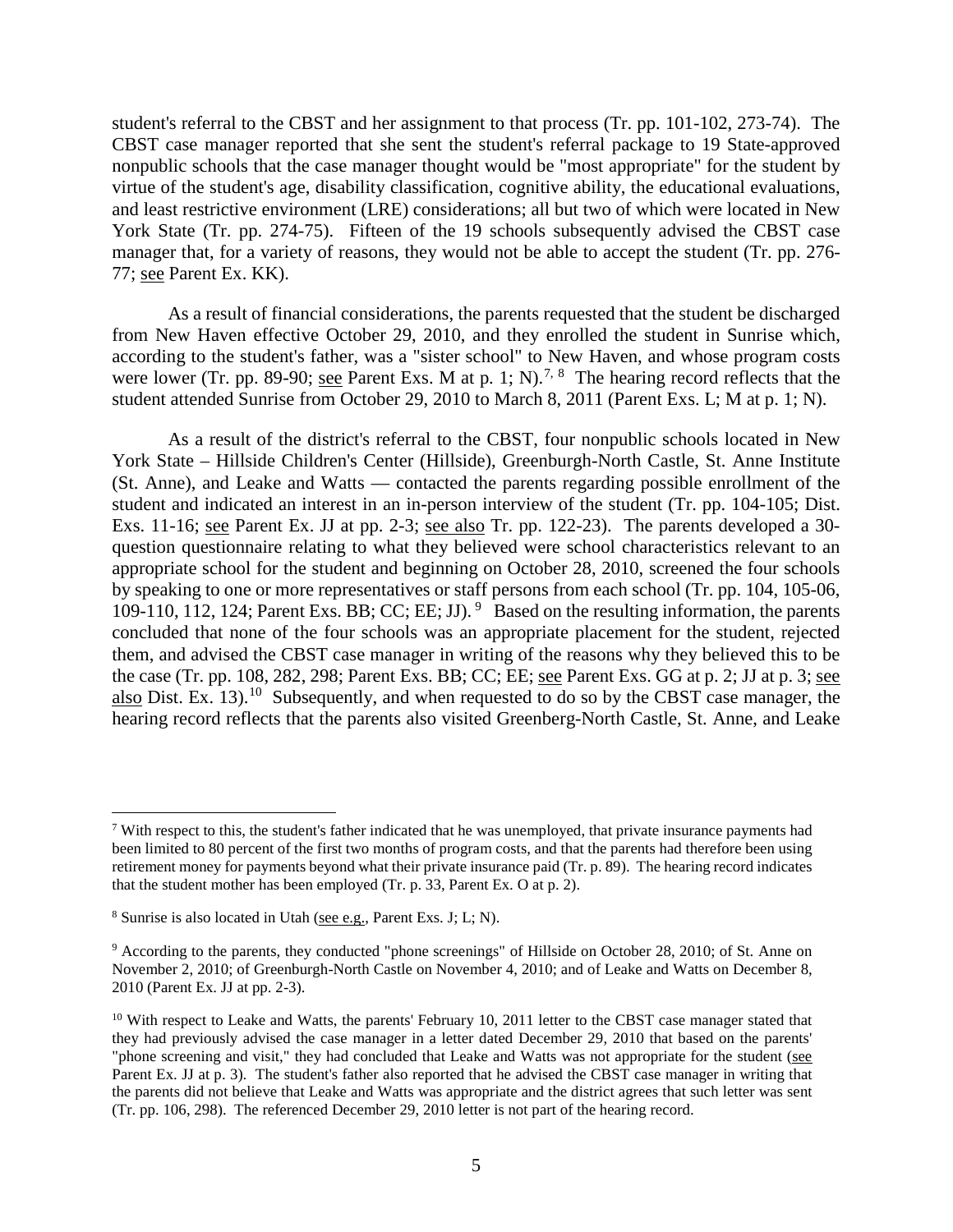and Watts (Tr. pp. 107-108, 279, 300, 301; Parent Ex. JJ at p. 2).<sup>11, 12</sup> As an alternative to making the student available for an in-person interview, the parents asked Greenburgh-North Castle, St. Anne, and Leake and Watts whether they were agreeable to an interview of the student by telephone and/or computer (Tr. pp. 106-107, 112, 123). Greenburgh-North Castle indicated that it could not facilitate this request (Tr. p. 105; Parent Exs. HH; II at p. 2; JJ at p. 2). St. Anne agreed to interview the student by telephone (Tr. pp. 106-107; Dist. Ex. 15). Although Leake and Watts also agreed to interview the student by telephone, the hearing record reflects that the school tried to reach the parents on December 22, 2010 to schedule such an interview and the parents did not respond (Dist. Ex. 14). The student's father reported that when the student was home for Christmas, they contacted Leake and Watts for an in-person interview, but were told that it was not possible to schedule at that time because the school was closed due to the holidays (Tr. pp. 108-109, 123; Parent Ex. JJ at p. 3).

By letter dated February 2, 2011, the CBST case manager advised the parents that "New York State approved nonpublic schools require that the student interview with the school before the school makes a determination regarding acceptance" (Dist. Ex. 16). The CBST case manager also advised the parents that according to information it had received from Hillside, Greenburgh-New Castle, St. Anne, and Leake and Watts, the parents had not cooperated with those schools to facilitate such interviews (id.).<sup>13</sup> The CBST case manager further advised the parents that the district would no longer attempt to contact the parents regarding placement of the student in a State-approved nonpublic school and that the district would consider their "refusal to cooperate as a declination of services" recommended in the student's October 2010 IEP (id.).

The parents responded to the CBST case manager by letter dated February 10, 2011 (Parent Ex. JJ). Among other things, the parents contended that they had "fully cooperated" with the district and that they "would have been happy to place [the student] in a [New York State] approved school" had any of the recommended schools been appropriate (id. at pp. 1, 4). The parents also recited in detail the actions that they had taken regarding the placement process, including much of what is set forth above (id. at pp. 2-3).

#### **Due Process Complaint Notice**

In a due process complaint notice dated March 29, 2011, the parents asserted that the district had denied the student a free appropriate public education (FAPE) and requested an

 $\overline{a}$  $11$  The student's father reported that the CBST case manager asked the parents to visit Hillside, but the hearing record does not indicate that they did so (Tr. p. 112).

 $12$  The student's father reported that St. Anne indicated they would be willing to interview the student on the telephone if the parents first visited the school, which is not located in the district; the student's father then visited St. Anne prior to the student being interviewed over the telephone (Tr. p. 113). He reported that thereafter, because they "hadn't heard anything in a timely manner," the parents sent another rejection letter setting forth their belief that the school wasn't an appropriate program for the student (id.).

 $<sup>13</sup>$  I note that as indicated above, St. Anne had agreed to interview the student over the telephone and the telephone</sup> interview had taken place (Dist. Ex. 15).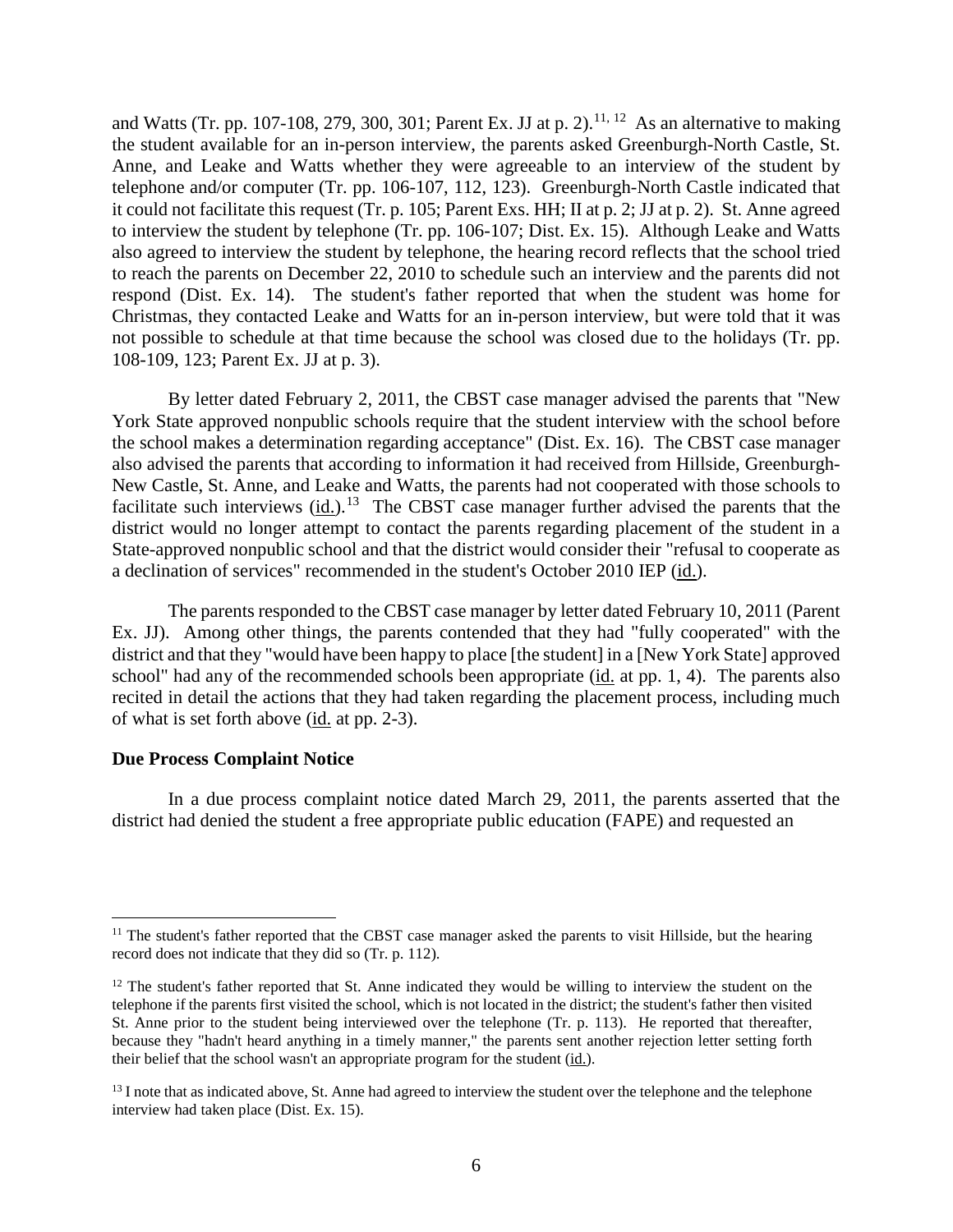impartial hearing (Parent Ex. A at pp. 1, 2).<sup>14</sup> The parents contended, among other things, that upon her discharge from the hospital-based school program, the doctors and therapists recommended that the student be placed in a residential treatment center, and "[g]iven the gravity of the situation," the parents had "no choice" but to place her at New Haven from April 15, 2010 until October 29, 2010 (id. at p. 2). The parents further contended that their placements of the student at New Haven and subsequently at Sunrise were appropriate (id. at pp. 2, 4). Lastly, the parents alleged that they cooperated with the CSE, asserting that they notified the CSE prior to the October 2010 meeting as well as at that meeting that the student would remain at New Haven until an appropriate placement was found and that they would seek tuition reimbursement at the public's expense (id. at p. 3). The parents further asserted that that they flew the student from Utah to the district to be evaluated "in spite of this being contraindicated by the therapists and clinicians" who were working with the student (id. at p. 4).

As a proposed resolution, the parents requested that the impartial hearing officer find, among other things, that the CSE failed to offer the student a FAPE "on both a procedural and substantive basis," that the placements selected by the parents were appropriate for the student, and that the parents cooperated with the district's CSE and "in no way impeded the CSE from offering the student a FAPE" (Parent Ex. A at p. 4). The parents requested that the impartial hearing officer find that they were entitled to reimbursement for tuition for New Haven from April 15, 2010 through October 29, 2010; reimbursement for tuition for Sunrise from October 29, 2010 through March 8, 2011; the cost of evaluations; and the cost of transportation.

## **Impartial Hearing Officer Decision**

 $\overline{a}$ 

The impartial hearing began on May 5, 2011 and concluded on July 20, 2011, after four days of proceedings (see Tr. pp. 1, 45, 179, 224, 314-15). In a decision dated September 12, 2011, the impartial hearing officer concluded that the district had "policies and procedure[s] in effect to identify and evaluate a student with a disability" (IHO Decision at p. 12; see. 20 U.S.C. § 1412[a][3]; 34 C.F.R. § 300.111[a][1][i]). However, she further concluded that during the time the student was receiving academic instruction from the district's teachers when she attended the hospital-based therapeutic school program in 2010, district staff "at that point" could have identified the student as a student with a disability and could have requested an evaluation, but that the student was "somehow overlooked" (IHO Decision at p. 12). The impartial hearing officer rejected the district's argument that the parents' consent to an evaluation of the student was "'merely illusory'" because the parents did not produce the student to be evaluated until September 2010 when the student's psychiatrist approved her to travel (id. at p. 11). The impartial hearing officer also concluded that the district was not relieved of its obligation to provide the student with a FAPE because of its argument that the parents refused to produce the student for in-person interviews with the State-approved nonpublic schools that had indicated an interest in interviewing her, because she would have had to "fly across the country contrary to the advice of her therapists and psychiatrist" (id. at pp. 10-11). The impartial hearing officer also found that both New Haven and Sunrise were appropriate placements for the student and that the student made progress at both

<sup>&</sup>lt;sup>14</sup> The parents' due process complaint notice reflects that at the time of the complaint, the student was attending a private boarding school in Vermont, having been discharged from Sunrise on March 8, 2011 to enroll in that school (Parent Ex. A at p. 1; see Parent Ex. M at p. 2).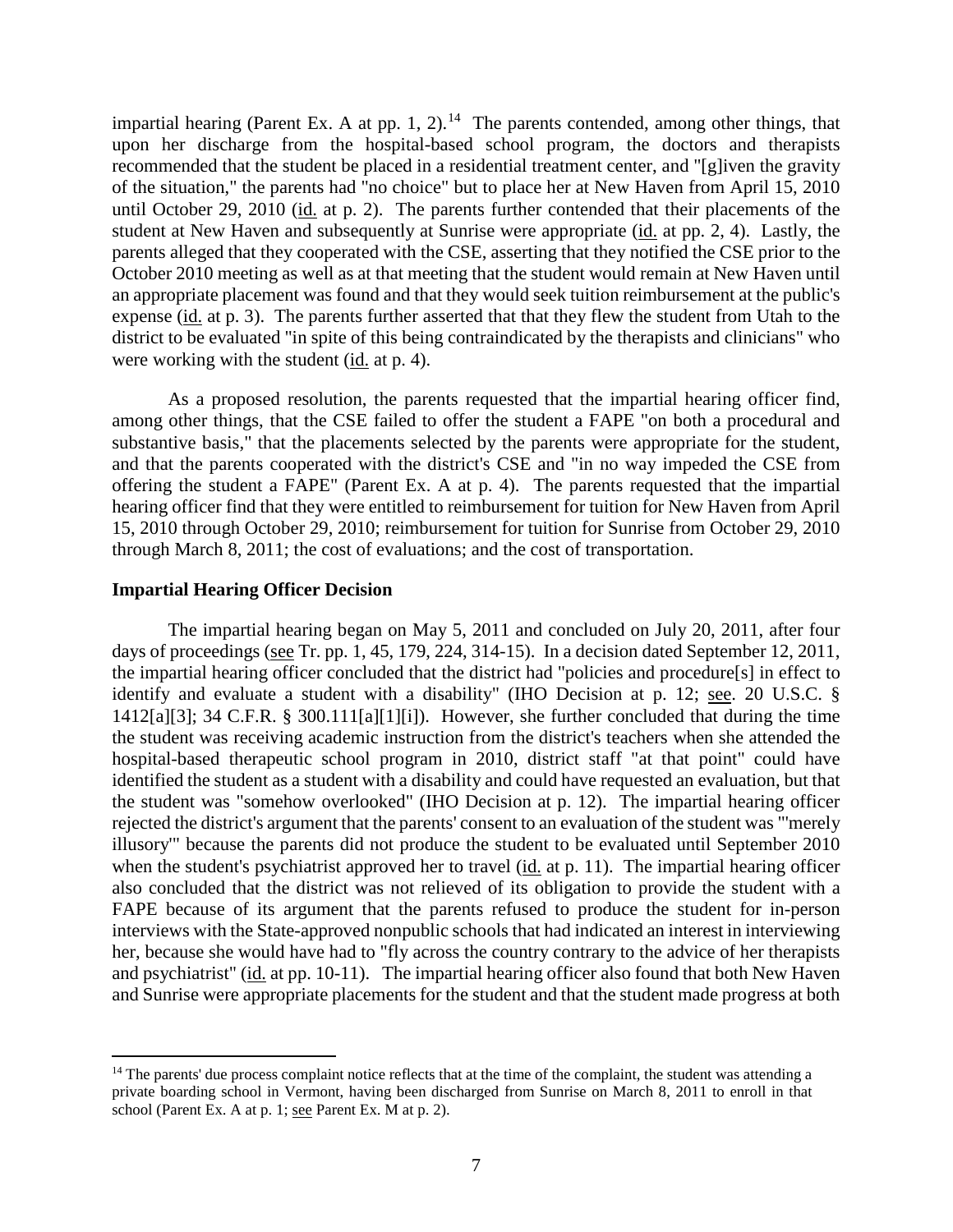schools (id. at p. 11). Finally, the impartial hearing officer concluded that there was nothing in the hearing record indicating that the parents had not cooperated with the district (id.).<sup>15</sup>

Based on the above, the impartial hearing officer found that the parents were entitled to tuition reimbursement for both New Haven and Sunrise during the relevant portions of the 2009- 10 and 2010-11 school years (IHO Decision at pp. 11, 12). 16 The impartial hearing officer further ordered the district to make direct payment to New Haven and Sunrise of the balance still due for the student's tuition costs (id. at p. 12).

## **Appeal for State-Level Review**

The district appeals, requesting that the portion of the impartial hearing officer's decision granting reimbursement be reversed on the basis that the equities favor the district.<sup>17</sup> In particular, the district asserts that the impartial hearing officer erred in finding that there was nothing in the hearing record to indicate that the parents had not cooperated with the district. More specifically, the district asserts that the parents prevented it from providing a placement for the student by moving the student to an out-of-State facility prior to requesting that the district conduct evaluations of the student and by refusing to produce the student for interviews at Hillside, Greenburgh-North Castle, St. Anne, and Leake and Watts, as well as by unilaterally rejecting the student's possible placement at those schools. The district additionally contends that the parents did not intend to place the student at a State-approved nonpublic placement; rather, they intended to have the student remain in the private schools that they had selected.

In their answer, the parents assert that the impartial hearing officer's decision should be affirmed and deny that the impartial hearing officer erred in her determination that the hearing record does not support a finding that the parents did not cooperate with the district. The parents further assert that equitable factors only limit reimbursement for a parental placement in circumstances where a parent's failure to cooperate has obstructed the placement process and that the parents did not engage in such conduct here. The parents assert that the district "presented no evidence that the parents wrongfully took the position that [the student] was unable to travel to New York for an evaluation in June through August 2010." The parents also contend that "there was no reason for the parents to present [the student] for an interview at a school when [the] parents rejected the school because it was inappropriate." The parents allege that the fact that they sent letters to every school that accepted the student and visited the schools demonstrated their cooperation in the CBST process. The parents argue that the district failed to prove that the parents' failure to produce the student for an interview at Hillside, St. Anne, Leake and Watts, and

<sup>&</sup>lt;sup>15</sup> A review of the testimony at the impartial hearing and the closing briefs of the parties indicate that the parents' claims raised in their March 2011 due process complaint notice relating to the adequacy of the October 2010 IEP and the interim recommendation for home instruction were not at issue during the impartial hearing.

<sup>&</sup>lt;sup>16</sup> The impartial hearing officer did not find that the district should be required to reimburse payments made to New Haven from the parents' insurance policy (IHO Decision at p. 11).

 $17$  The district does not appeal the impartial hearing officer's findings that the district did not offer the student a FAPE or that New Haven and Sunrise were appropriate placements for the student for the relevant portions of the 2009-10, 2010-11 school years. As noted by the parents in their answer, the district does not appeal the impartial hearing officer's findings that district did not satisfy its child find obligations and these findings are final and binding upon the parties (see 34 C.F.R. § 300.514[a]; 8 NYCRR 200.5[j][5][v]; <u>see also</u> Answer at pp. 14-15).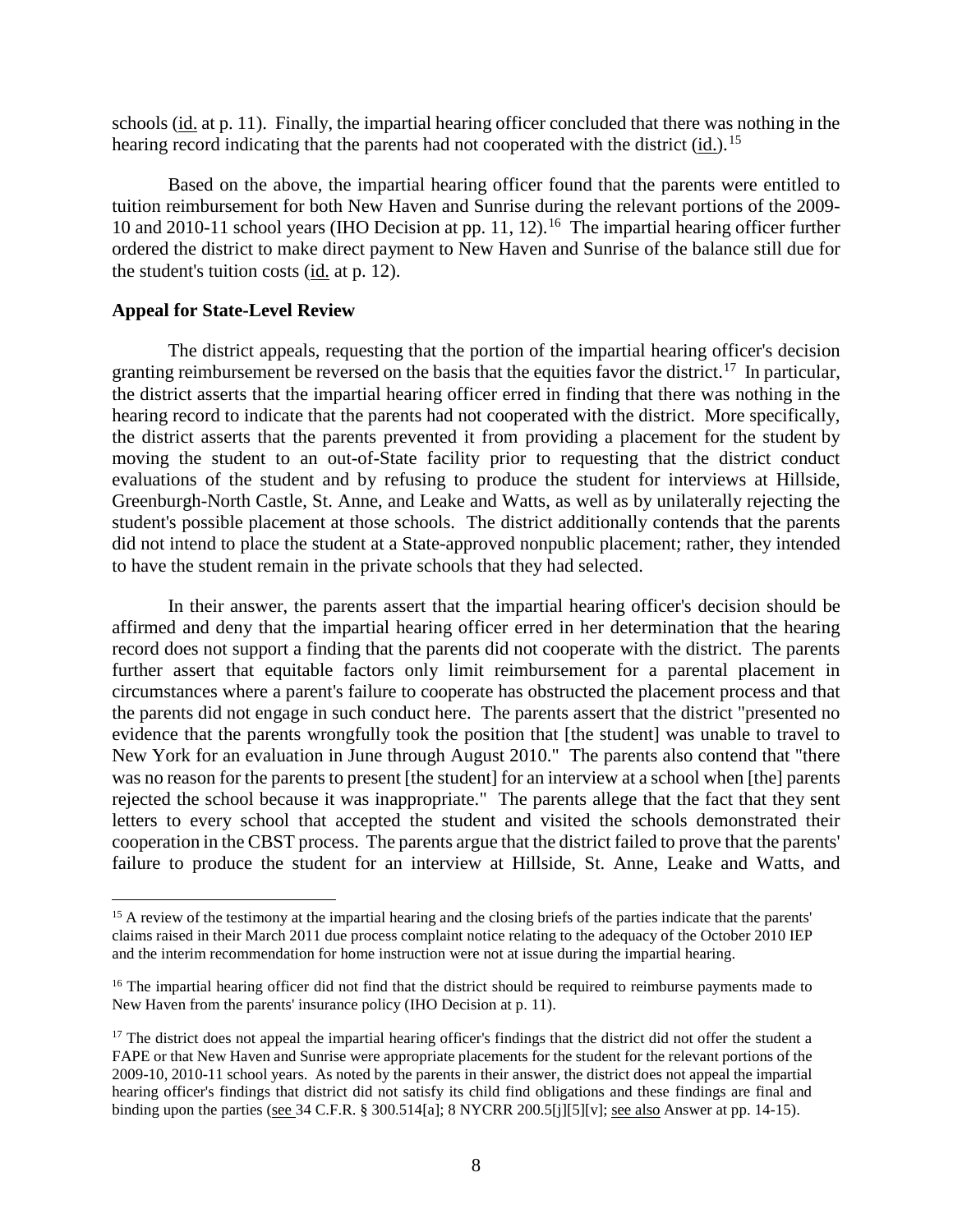Greenburgh-North Castle "inhibited its ability to provide her with a [FAPE]" and that there was no evidence that those schools would have been appropriate for the student. The parents also contend that "a parent's intention to send their child to a chosen school is not reason to deny reimbursement" based on equitable considerations absent a showing that the parent prevented the district from providing a FAPE to the student. Moreover, the parents assert that they were open to other educational placements for the student had an appropriate one been offered by the district. The parents further contend that any failure on their part to cooperate with the CSE was due to the district's "procedural failures." Lastly, they state that the district concedes in its petition that the student was "too fragile" to be evaluated form June through September 2010; therefore, the district "unreasonably delayed" her evaluation by failing to consent to having her evaluated "on site" at the private school.

## **Applicable Standards – Tuition Reimbursement and Equitable Considerations**

A board of education may be required to reimburse parents for their expenditures for private educational services obtained for a student by his or her parents, if the services offered by the board of education were inadequate or inappropriate, the services selected by the parents were appropriate, and equitable considerations support the parents' claim (Florence County Sch. Dist. Four v. Carter, 510 U.S. 7 [1993]; Sch. Comm. of Burlington v. Dep't of Educ., 471 U.S. 359, 369- 70 [1985]). In Burlington, the Court found that Congress intended retroactive reimbursement to parents by school officials as an available remedy in a proper case under the IDEA (471 U.S. at 370-71; Gagliardo v. Arlington Cent. Sch. Dist., 489 F.3d 105, 111 [2d Cir. 2007]; Cerra v. Pawling Cent. Sch. Dist., 427 F.3d 186, 192 [2d Cir. 2005]). "Reimbursement merely requires [a district] to belatedly pay expenses that it should have paid all along and would have borne in the first instance" had it offered the student a FAPE (Burlington, 471 U.S. at 370-71; see 20 U.S.C. § 1412[a][10][C][ii]; 34 C.F.R. § 300.148).

With respect to the remaining disputed issues in this case, the final criterion for a reimbursement award is that the parents' claim must be supported by equitable considerations. Equitable considerations are relevant to fashioning relief under the IDEA (Burlington, 471 U.S. at 374; M.C. v. Voluntown, 226 F.3d 60, 68 [2d Cir. 2000]; see Carter, 510 U.S. at 16 ["Courts fashioning discretionary equitable relief under IDEA must consider all relevant factors, including the appropriate and reasonable level of reimbursement that should be required. Total reimbursement will not be appropriate if the court determines that the cost of the private education was unreasonable"]). With respect to equitable considerations, the IDEA also provides that reimbursement may be reduced or denied when parents fail to raise the appropriateness of an IEP in a timely manner, fail to make their child available for evaluation by the district, or upon a finding of unreasonableness with respect to the actions taken by the parents (20 U.S.C. § 1412[a][10][C][iii]; see S.W. v. New York City Dep't of Educ., 2009 WL 857549, at \*13-14 [S.D.N.Y. March 30, 2009]; Thies v. New York City Bd. of Educ., 2008 WL 344728 [S.D.N.Y. Feb. 4, 2008]; M.V. v. Shenendehowa Cent. Sch. Dist., 2008 WL 53181, at \*5 [N.D.N.Y. Jan. 2, 2008]; Bettinger v. New York City Bd. of Educ., 2007 WL 4208560, at \*4 [S.D.N.Y. Nov. 20, 2007]; Carmel Cent. Sch. Dist. v. V.P., 373 F. Supp. 2d 402, 417-18 [S.D.N.Y. 2005], aff'd, 2006 WL 2335140 [2d Cir. Aug. 9, 2006]; Werner v. Clarkstown Cent. Sch. Dist., 363 F. Supp. 2d 656, 660-61 [S.D.N.Y. 2005]; see also Voluntown, 226 F.3d at n.9; Wolfe v. Taconic Hills Cent. Sch. Dist., 167 F. Supp. 2d 530, 533 [N.D.N.Y. 2001]; Application of the Dep't of Educ., Appeal No. 07-079; Application of the Dep't of Educ., Appeal No. 07-032).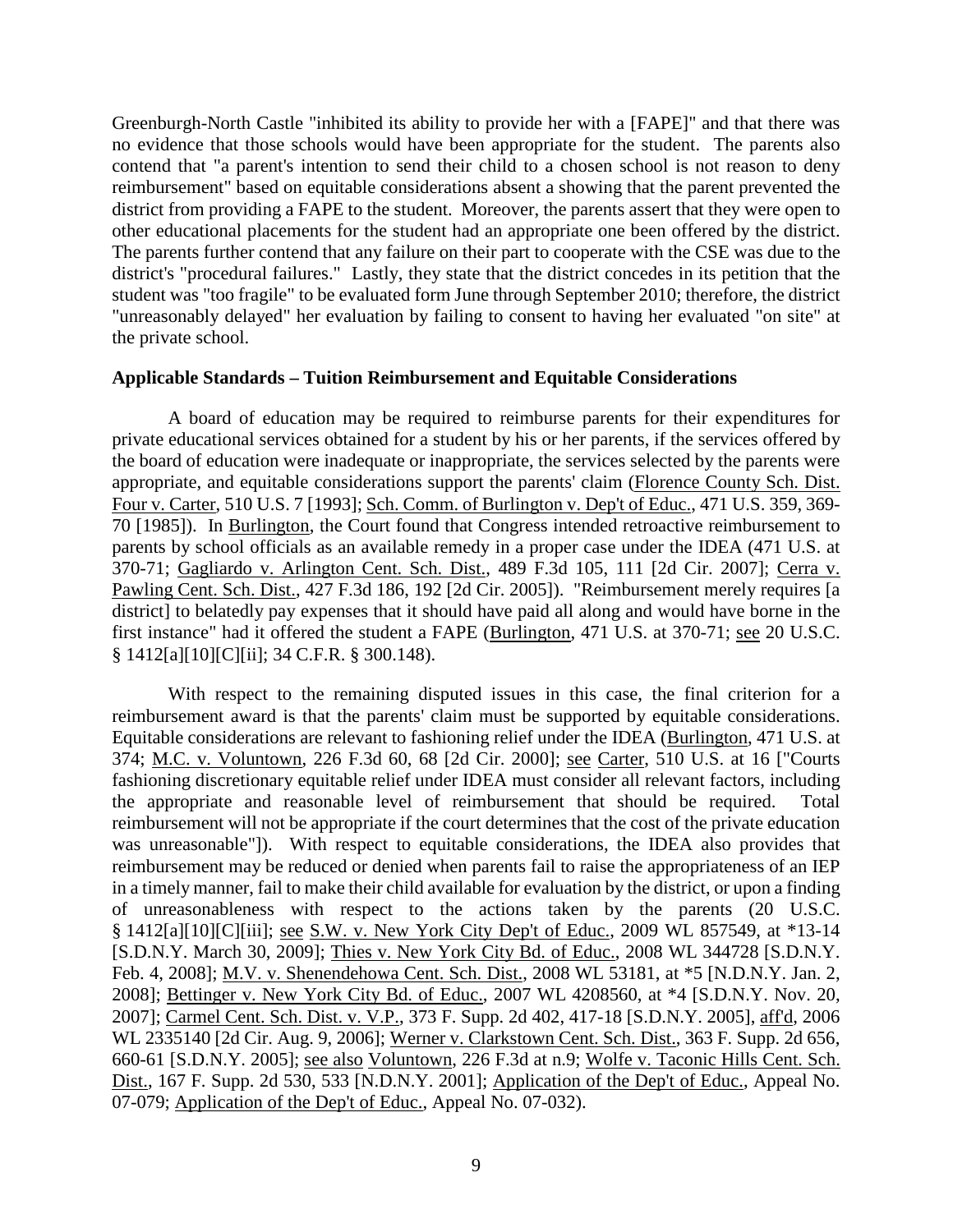Equitable considerations may not support an award of tuition reimbursement where parents have failed to cooperate with a school district or have otherwise frustrated a district's attempt to offer a FAPE (see Bettinger, 2007 WL 4208560, at \*6 [stating that a "major consideration" in deciding whether equitable considerations are satisfied is whether the parents have cooperated with the district throughout the process to ensure that the student receives a FAPE]; Carmel, 373 F. Supp. 2d at 411, 417 [stating that numerous courts have held that parents who refuse to cooperate with the CSE equitably forfeit their claim for tuition reimbursement]). Moreover, equitable principles dictate that parents cannot deliberately withhold their child from an intake interview and impede a district's ability to offer a FAPE and also secure a future award of tuition reimbursement at a private school of their choosing (see Bettinger, 2007 WL 4208560 at \*7-\*8; see also Application of a Child with a Disability, Appeal No. 06-025; Application of a Child with a Disability, Appeal No. 05-075).

#### **Discussion**

As indicated above, the district does not appeal the impartial hearing officer's conclusions that it denied the student a FAPE and that the parents' unilateral placements were appropriate. Therefore, the sole issue before me is whether equitable considerations support the parents' request for the tuition costs of the student's placement at New Haven and Sunrise during the relevant portions of the 2009-10 and 2010-11 school years.

For the reasons set forth below, I find that the parents should be reimbursed for the balance due for the student's tuition costs at New Haven from April 15, 2010 to October 28, 2010 –the time period that the student attended that school. With respect to the payment for the student's tuition costs for the period prior to the date of the October 4, 2010 CSE meeting, under the circumstances of this case, I disagree with the district's argument that because the parents moved the student to an out-of-State placement prior to the time they requested an initial evaluation by the CSE in April or May 2010, this prevented the district from offering a placement to the student. The hearing record reflects that the student was being educated by district staff at the hospital-based therapeutic school program from February 22, 2010 to April 22, 2010; however, the district did not identify the student as a student suspected of having a disability and did not refer her to the CSE to be evaluated, notwithstanding her psychological and emotional condition and when she would have been more easily accessible to the district, one factor in this case which weighs in favor of the parents. With respect to the student's ability to travel to New York State in order to be evaluated by the CSE after she had enrolled in New Haven, I note that on appeal the district does not dispute that the student's emotional and psychological condition precluded her from returning to New York State after she had enrolled in New Haven until September 21, 2010, when she attended the CSE evaluations at a district location (see Pet.  $\P\P$  21, 23, 24, 61).<sup>18</sup> I also note that the parents offered to pay the costs of district staff evaluating the student in Utah at New Haven, but that the district decided not to accept this offer (see Tr. pp. 98, 246-47; Dist. Ex. 8). Under the circumstances of

<sup>&</sup>lt;sup>18</sup> I note that once the student was enrolled in New Haven, the school district where the student was located was responsible for child find obligations and responsibilities (34 C.F.R. § 300.131[f]). Notwithstanding that, upon the parents' request, the district of residence retained the obligation to offer the student a FAPE (Letter to Eig, 52 IDELR, 136 [OSEP 2009]). I note here, however, that this did not preclude the district from considering whether it wished to make arrangements with staff of the district of location to provide it with evaluative data with respect to the student; an approach that would not have been inappropriate for it to consider in light of the student's inability to travel to New York State for evaluations by district personnel.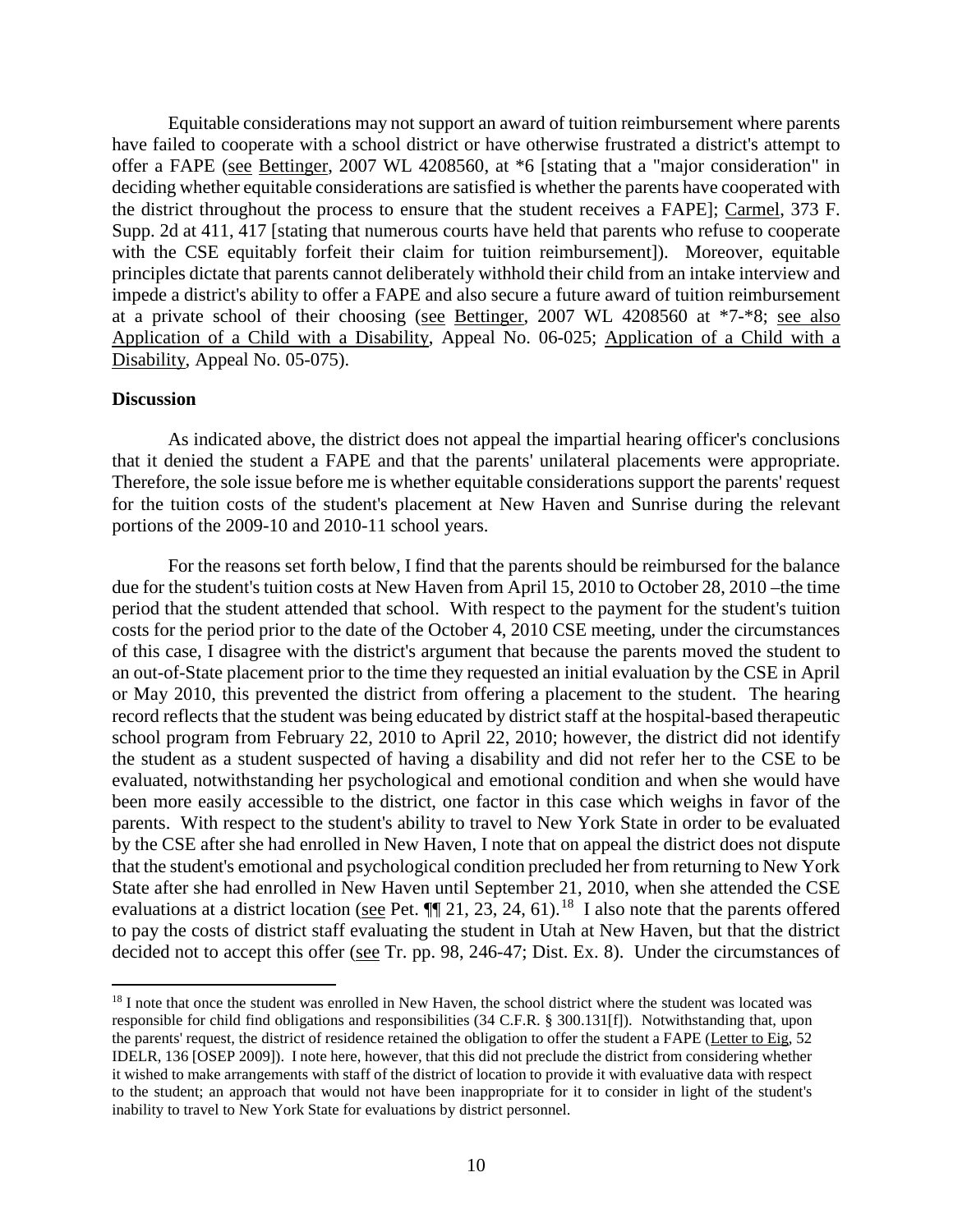this case, I find that the parents' efforts to have the student evaluated by the district outweigh the districts' efforts from the perspective of equitable considerations.

However, based on a review of the evidence, I also find that beginning on October 28, 2010, the parents efforts to fully cooperate with the district during the CBST placement process in attempting to locate an appropriate State-approved nonpublic school for the student began to fade after the evaluation process was complete and the process for obtaining publicly funded services for the student began. I therefore disagree with the impartial hearing officer's decision to order tuition reimbursement to the parents and direct payment to Sunrise for tuition costs with respect to the student's enrollment at that school, which the student attended from October 29, 2010 to March 8, 2011 (see IHO Decision at pp. 11, 12; Parent Exs. L; M at p. 1; N). In particular, I find that the hearing record reflects that commencing on October 28, 2010, the parents declined offers from Hillside and Greenburgh-North Castle for an in-person interview of the student, which impeded the district's ability to offer the student a FAPE. Regarding Hillside, the hearing record reflects that the parents indicated to the CBST case manager by letter dated October 28, 2010 that they would not be pursuing a placement of the student at Hillside, notwithstanding that the school was willing to offer the student an intake interview (Dist. Ex. 12; see Parent Exs. BB; JJ at p. 3). Similarly, the hearing record reflects that the parents would not accept an intake interview with the student at Greenburgh-North Castle and rejected the placement (Tr. pp. 104-105; Dist. Exs. 13; 16; see Parent Ex. JJ at p. 2). With respect to Leake and Watts, while that school indicated that it was agreeable to the parents' preference for a telephone interview of the student instead of an in-person intake interview, there is no evidence that the parents accepted the school's offer of a telephone interview and, as a consequence, that school was not able to make a decision whether to accept or reject the student (Dist. Ex. 14; see Parent Ex. JJ at pp. 2-3; see also Tr. pp. 106-07, 108- 09, 122-23).

The hearing record reflects that the expressions of interest in the student from Hillside, Greenburgh-North Castle, and Leake and Watts followed their receipt of a packet of current evaluative data with respect to the student (Tr. p. 274; see Tr. pp. 236, 249, 271).<sup>19</sup> Moreover, the hearing record reflects that the student's medical condition had improved such that she was able to travel to the district on September 21, 2010 for her CSE evaluation and that there is no evidence in the hearing record to indicate that subsequent to that time, she was not able to travel to an inperson interview at the possible nonpublic schools due to her emotional and psychological condition (Tr. pp. 121-22, 245).<sup>20</sup> The hearing record reflects that when the student returned to the district and was at home for at least three days in December during the holiday period, the parents did not make any attempt to communicate with Hillside or Greenberg-North Castle with respect to scheduling an in-person interview at either of those schools (Tr. pp. 123-24). In light of

<sup>&</sup>lt;sup>19</sup> The hearing record also reflects that Hillside advised the district that the student "met [its] utilization management criteria" (Dist. Ex. 12). Likewise, Greenburgh-North Castle advised that "upon review of the referral, [the student] was deemed to be a potential candidate" for one of the school's programs (Dist. Ex. 13).

 $20$  The hearing record does not support the finding of the impartial hearing officer that the student's therapists and psychiatrist had advised that the student was not able to travel to New York State for an intake interview in the time period after the CBST had referred the student to Hillside, Greenburgh-North Castle, St. Anne, and Leake and Watts (IHO Decision at p. 10). Nor does the hearing record support the impartial hearing officer's finding that each of these schools "insisted" on an in-person intake interview with the student ( $\frac{\text{see} \text{ id}}{\text{Set}}$ ). As discussed above, both St. Anne and Leake and Watts were agreeable to a telephone intake interview of the student.